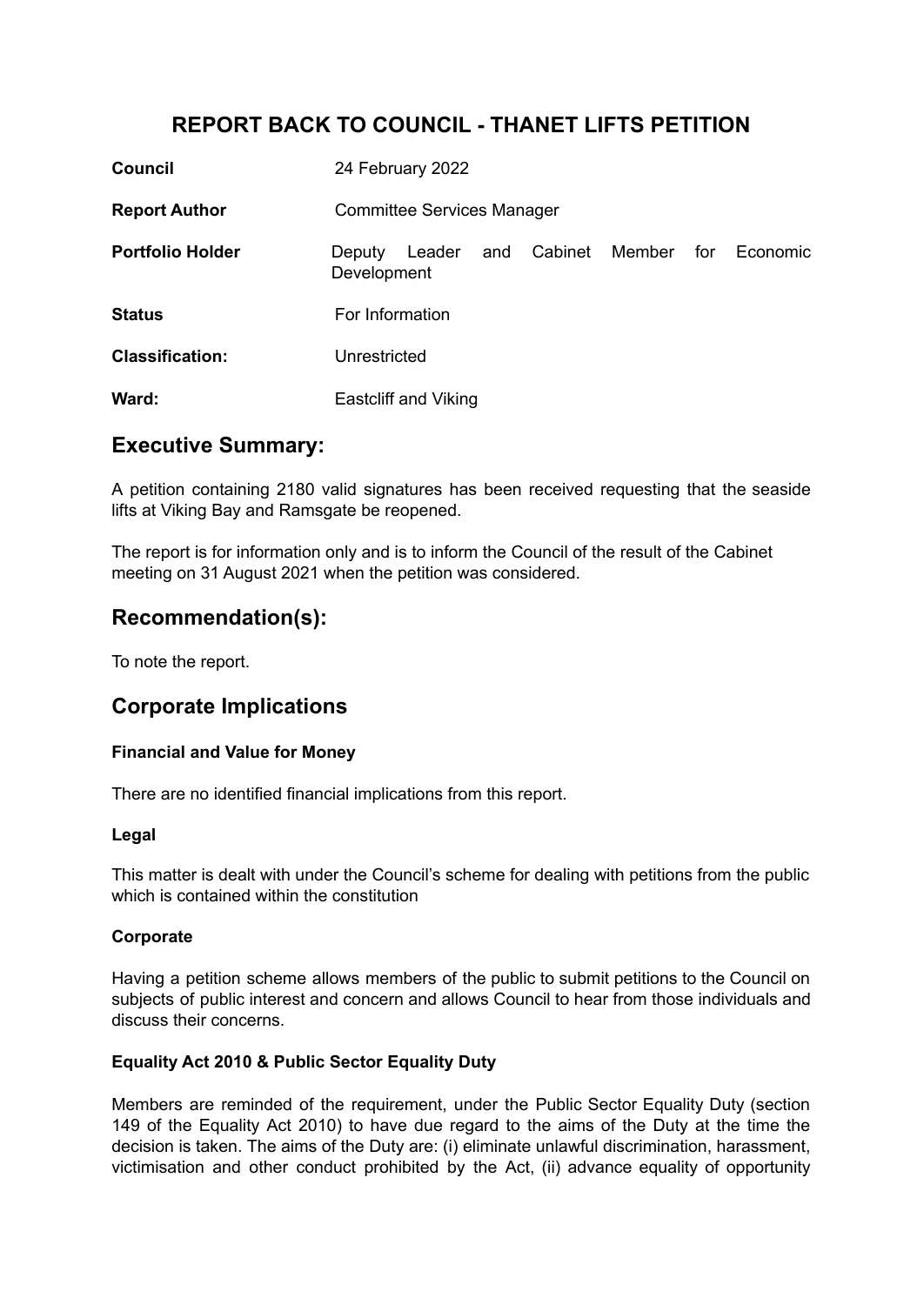between people who share a protected characteristic and people who do not share it, and (iii) foster good relations between people who share a protected characteristic and people who do not share it.

Protected characteristics: age, sex, disability, race, sexual orientation, gender reassignment, religion or belief and pregnancy & maternity. Only aim (i) of the Duty applies to Marriage & civil partnership.

This report relates to the following aim of the equality duty: -

- To eliminate unlawful discrimination, harassment, victimisation and other conduct prohibited by the Act.
- To advance equality of opportunity between people who share a protected characteristic and people who do not share it
- To foster good relations between people who share a protected characteristic and people who do not share it.

## **CORPORATE PRIORITIES**

This report relates to the following corporate priorities: -

- Environment
- Communities

## **1.0 Introduction and Background**

1.1 This report informs the Council of the result of the Cabinet meeting held on 31 August 2021.

## **2.0 The Current Situation**

2.1 An e-petition has been received by Mr Stickings MBE, which was validly signed by 2180 persons.

The petition prayer reads as follows:

"Thanet District Council have announced on 01/04/21 that the lifts at Viking Bay and Ramsgate will be closed this is their statement as detailed below.

On the Thanet council website a statement says: "Unfortunately our seaside lifts at Viking Bay and Ramsgate remain closed. Even if temporary repairs can be made to get the lifts open, contractors have advised there is no guarantee they will stay working during the season.

"A long-term strategy for both lifts will be formulated to consider their future. In the meantime, the council has measures in place to allow for alternative accessible routes to the beach, which include:

Matting installed at one side of the beach (Harbour Street, Broadstairs) to lengthen the boardwalk and allow for alternative accessible routes to the beach."